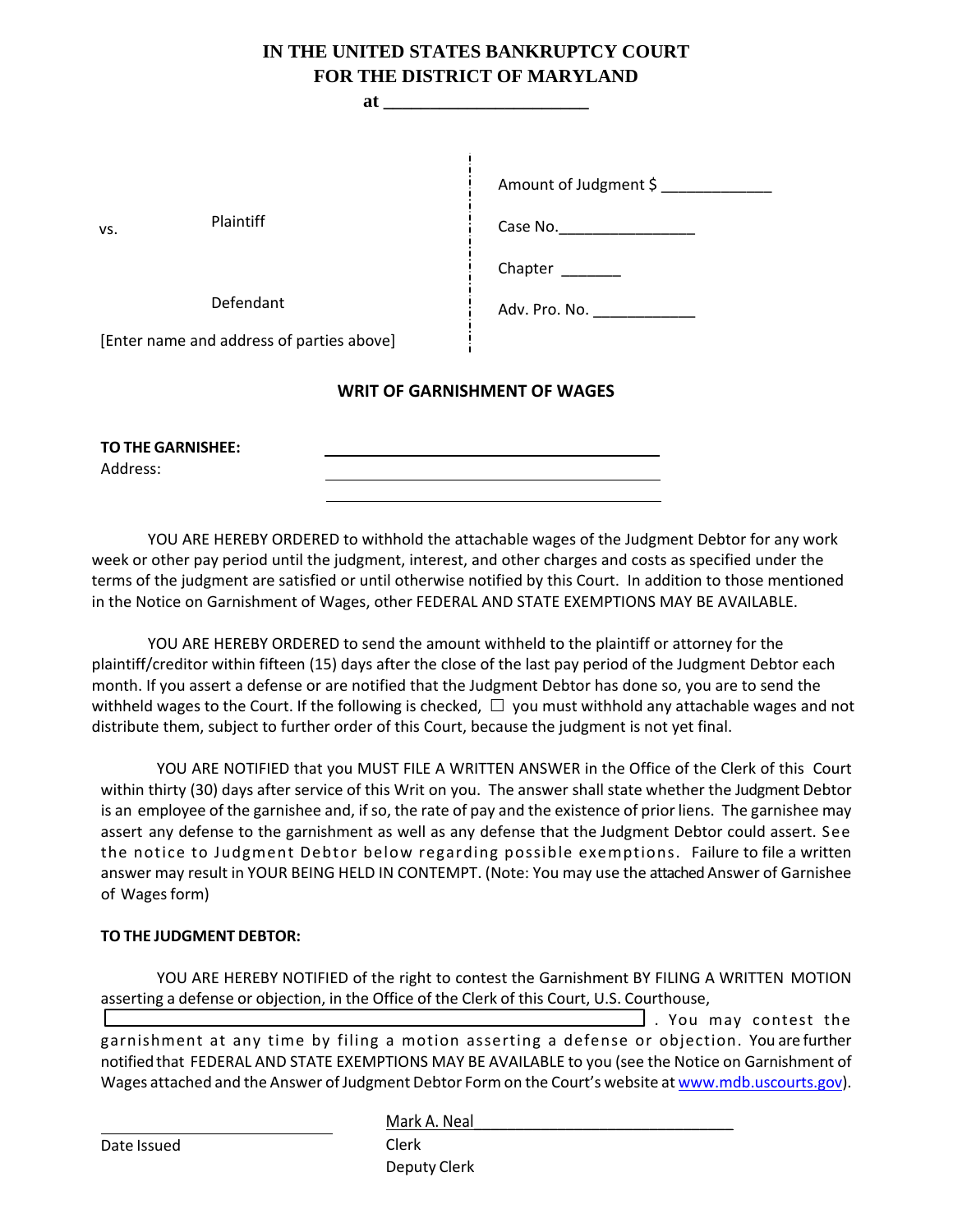# NOTICE ON GARNISHMENT OF WAGES

Commercial Law Article §§ 15‐601 to 15‐607 of the Annotated Code of Maryland and Maryland Rule 3‐ 646 govern wage attachment procedures in the district courts (rules and provisions are provided in part below). Parties may also wish to reference the Maryland Rules for civil procedure in the circuit courts if relevant to their judgments. Please be aware of the following:

- By written motion, both Judgment Debtor and Garnishee may assert any defense to contest the attachment.
- If the Garnishee does not file a timely answer, the Court may, upon motion of the Garnisher, issue an order directing the Garnishee to show cause why the Garnishee should not be required to pay reasonable attorney's fees and costs.
- The Garnishee must notify the employee each pay period of the amount withheld and the method used to determine the amount. This may be done by use of pay stubs, pay slips, etc.
- If there is more than one attachment, each one is to be satisfied in full, in the order in which they are served upon the Garnishee.
- The law provides that an employer may not discharge an employee because the employee's wages are subjected to attachment for any one indebtedness within a calendar year and that any employer who willfully violates this provision is guilty of a misdemeanor and, on conviction, is subject to a fine not exceeding \$1,000 or imprisonment not exceeding one year, or both.

# Maryland Rules of Procedure

3‐646(i) **Withholding and Remitting of Wages**. While the garnishment is in effect, the garnishee shall withhold all garnishable wages payable to the debtor. If the garnishee has asserted a defense or is notified that the debtor has done so, the garnishee shall remit the withheld wages to the court. Otherwise, the garnishee shall remit them to the creditor or the creditor's attorney within 15 days after the close of the debtor's last pay period in each month. The garnishee shall notify the debtor of the amount withheld each pay period and the method used to determine the amount. If the garnishee is served with more than one writ for the same debtor, the writs shall be satisfied in the order in which served.

3‐646(k) **Termination of Garnishment**. A garnishment of wages terminates 90 days after cessation of employment unless the debtor is reemployed by the garnishee during that period.

### Commercial Law Article – Annotated Code of Maryland

#### 15‐601.1 – **Exemption From Attachment**

a) Disposable wages. ‐‐ In this section, "disposable wages" means the part of wages that remain after deduction of any amount required to be withheld by law.

(b) Amounts of wages exempt; medical insurance payments. ‐‐ The following are exempt from attachment:

- (1) Except as provided in item (2) of this subsection, the greater of:
	- (i) The product of \$ 145 multiplied by the number of weeks in which the wages due were earned; or